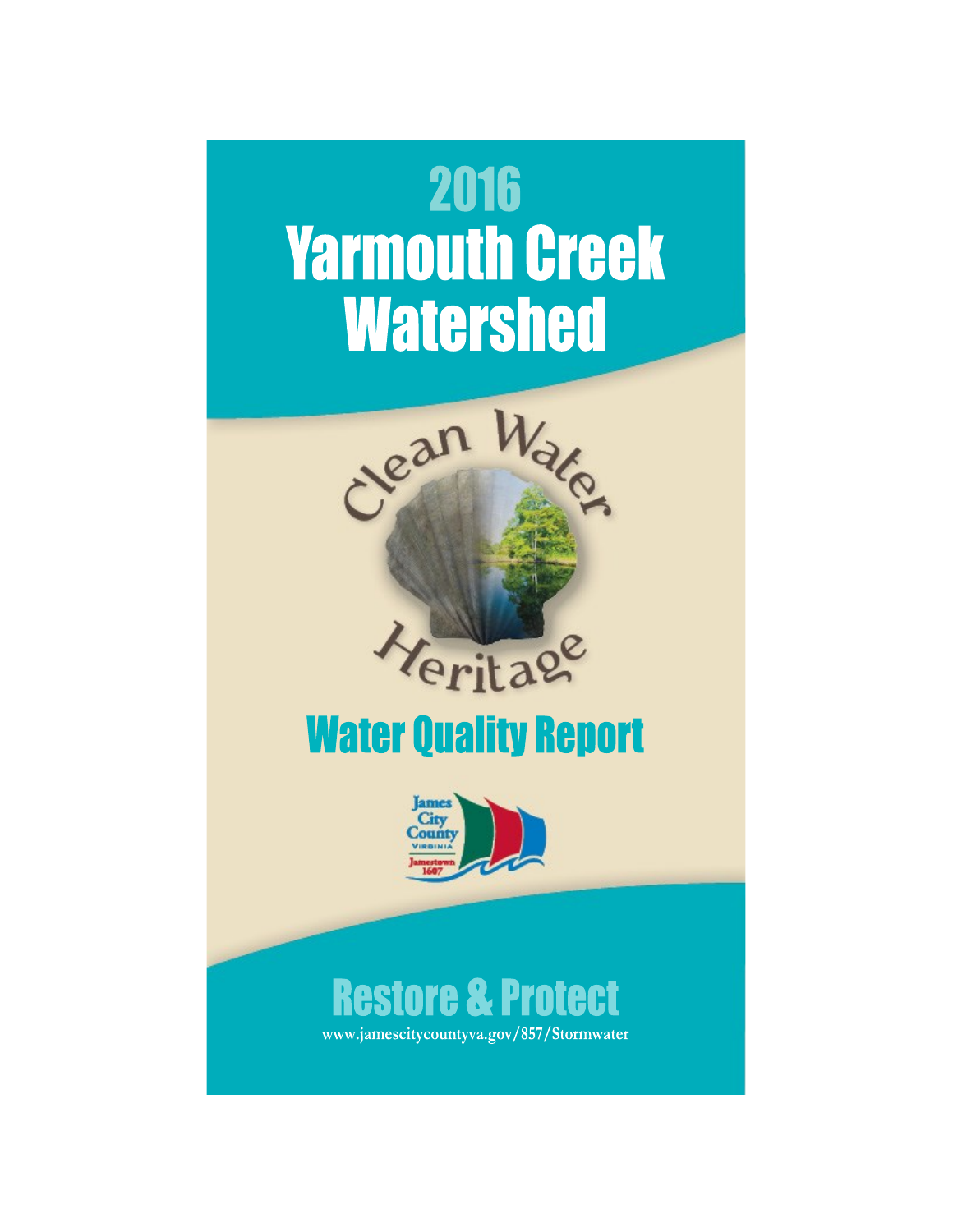#### **James City County Water Quality Strategies**

As part of a long term commitment to environmental stewardship, James City County volunteers and staff have been gathering information about stream health throughout the County since 2008. The goal of collecting water quality information is to be able to identify emerging water quality problems, target areas for restoration and preservation, document improvements from citizen and County actions and provide educational and volunteer opportunities for the public.

Volunteers and staff collect two types of data: one looks at the types of small creatures that live in streams and the other provides an indication of the amount of harmful bacteria present in a stream. Together, this information provides evidence of the overall health of the County's waterways.

The following information is a summary of known water quality conditions in the County, gleaned from data collected by the Virginia Department of Environmental Quality, from the County's volunteer water monitoring program and from completed James City County watershed management plans. As more information becomes available, this report will be updated.

# **Yarmouth Creek Watershed**

Yarmouth Creek Watershed is one of eleven James City County Watersheds. Yarmouth Creek flows into the Chickahominy River, which then flows into the James River. The drainage area includes Cranston's Mill Pond and the Little Creek Reservoir, a drinking water source for the City of Newport News. It includes 1,523 acres of wetlands, and most of the watershed is forested with a diverse wildlife population. The upper area of the Yarmouth Creek watershed, where the stream begins, consists of commercial and residential development. New home construction is underway within the headwaters of Yarmouth Creek tributaries.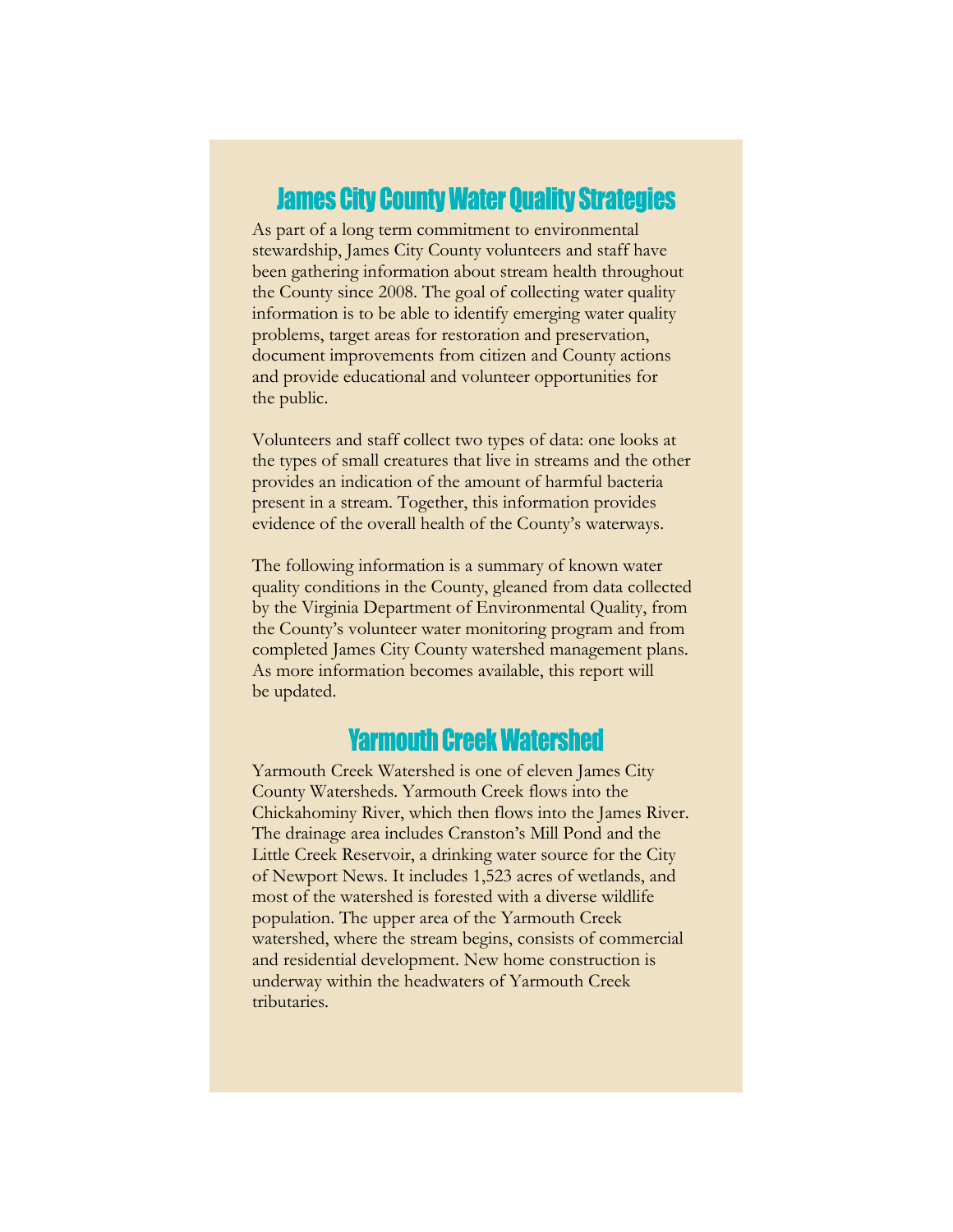#### **Water Quality Conditions**

Yarmouth Creek is on the Virginia Department of Environmental Quality's (VADEQ) impaired waters list for low dissolved oxygen levels, and for aquatic life. Currently there are no health advisories in effect.

Through the Stormwater Division's Water Quality Monitoring Program and the efforts of County staff and citizen volunteers, Yarmouth Creek has been monitored at three different sites. Water quality has typically been in the marginally acceptable range throughout the watershed, with scores meeting Virginia standards.

## **Problems in the Watershed**

- In 2000, all nine of the subwatersheds that make up Yarmouth Creek were considered sensitive. In 2009, water quality had been degraded in one of these subwatersheds, and more are forecasted to likewise become impacted in the future. Yarmouth Creek runs a risk of becoming degraded from construction activities.
- Headwater streams are showing signs of deterioration due to increased development. Unchecked stormwater run-off has eroded stream channels and created severe headcuts in upstream areas. Sediment pushed downstream chokes aquatic vegetation and water drainage capabilities.
- Aging stormwater infrastructure is in need of maintenance and/or repair. Failing stormwater management systems need to be upgraded to prevent further flooding and erosion impacts.

# **Completed Studies and Plans**

- Site Assessment and Conceptual Plan, Kristiansand Tributary Project (WEG, 2008)
- Site Assessment and Conceptual Plan, Centerville Road Tributary Project (WEG, 2008)
- Yarmouth Creek Watershed Management Plan (CWP, 2003)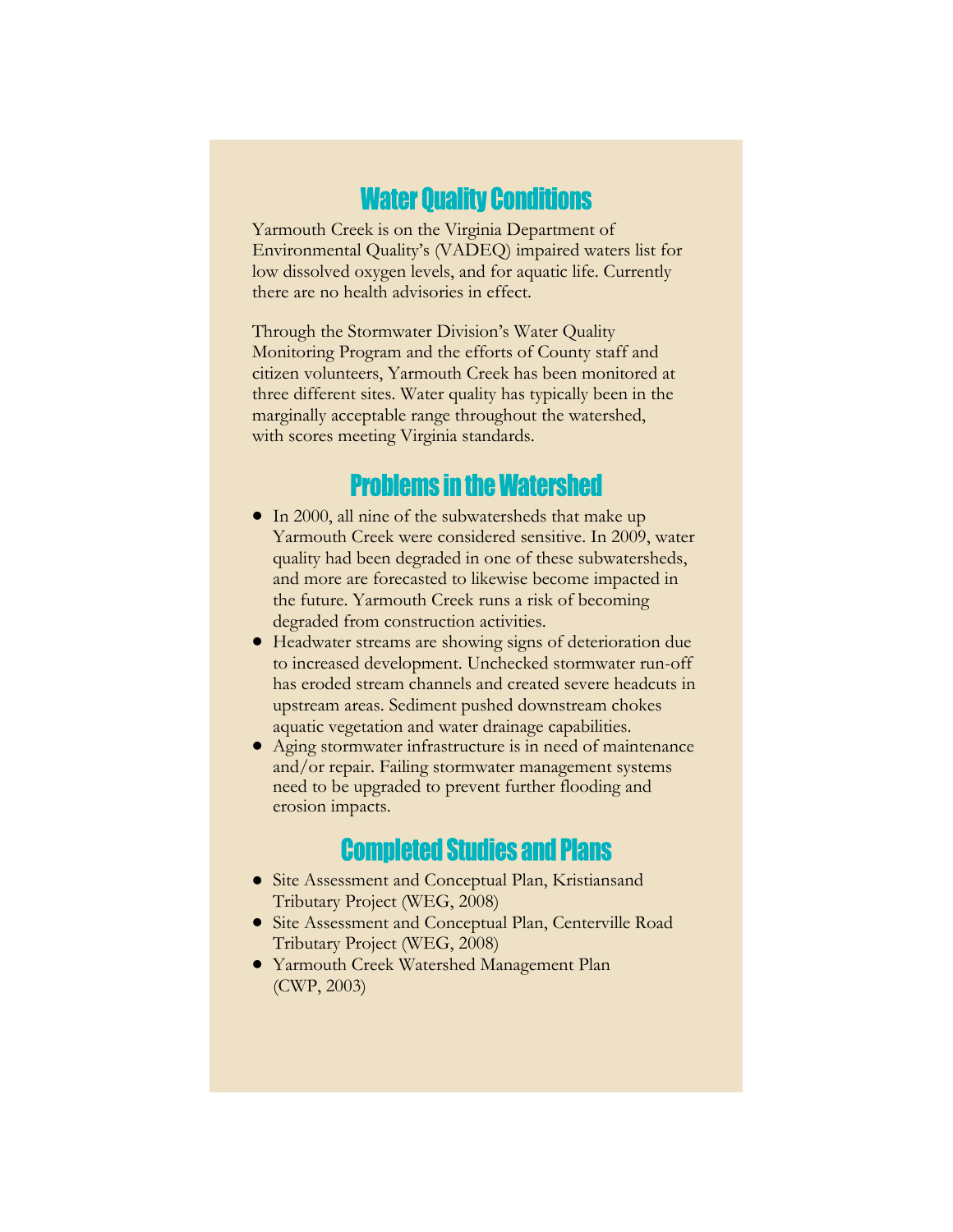### **What Can Citizens Do?**

- Clean up after your pet. Pet waste contains bacteria and viruses that are harmful to people and the environment.
- Fertilize properly. Learn about your soil and the type of grass in your yard to make a responsible fertilizing plan. Contact Turf Love at 757-564-2170 for help in identifying your yard needs.
- Leave a natural plant buffer around streams or stormwater ponds. Vegetation filters pollutants before they get to the water.
- Don't put fats and oils down the drain. Fatty deposits build up in the sewer system and can lead to sanitary sewer overflows, leaving harmful bacteria and viruses in the environment.
- Wash your car on grass, not on pavement. Soap and grease will be filtered through the grass and soil before getting into groundwater.
- Plant a rain garden. These beautiful landscaped areas can act as a trap for rain water and can prevent erosion in areas where there is a lot of stormwater run-off.
- Power-wash with care. Look for cleaning products with environmentally-friendly ingredients.
- Don't put leaves and yard clippings in road ditches or on top of storm-drain inlets. Collect leaves and clippings for compost or drop off at a County transfer station.
- Go to askhrgreen.org for more helpful ideas.